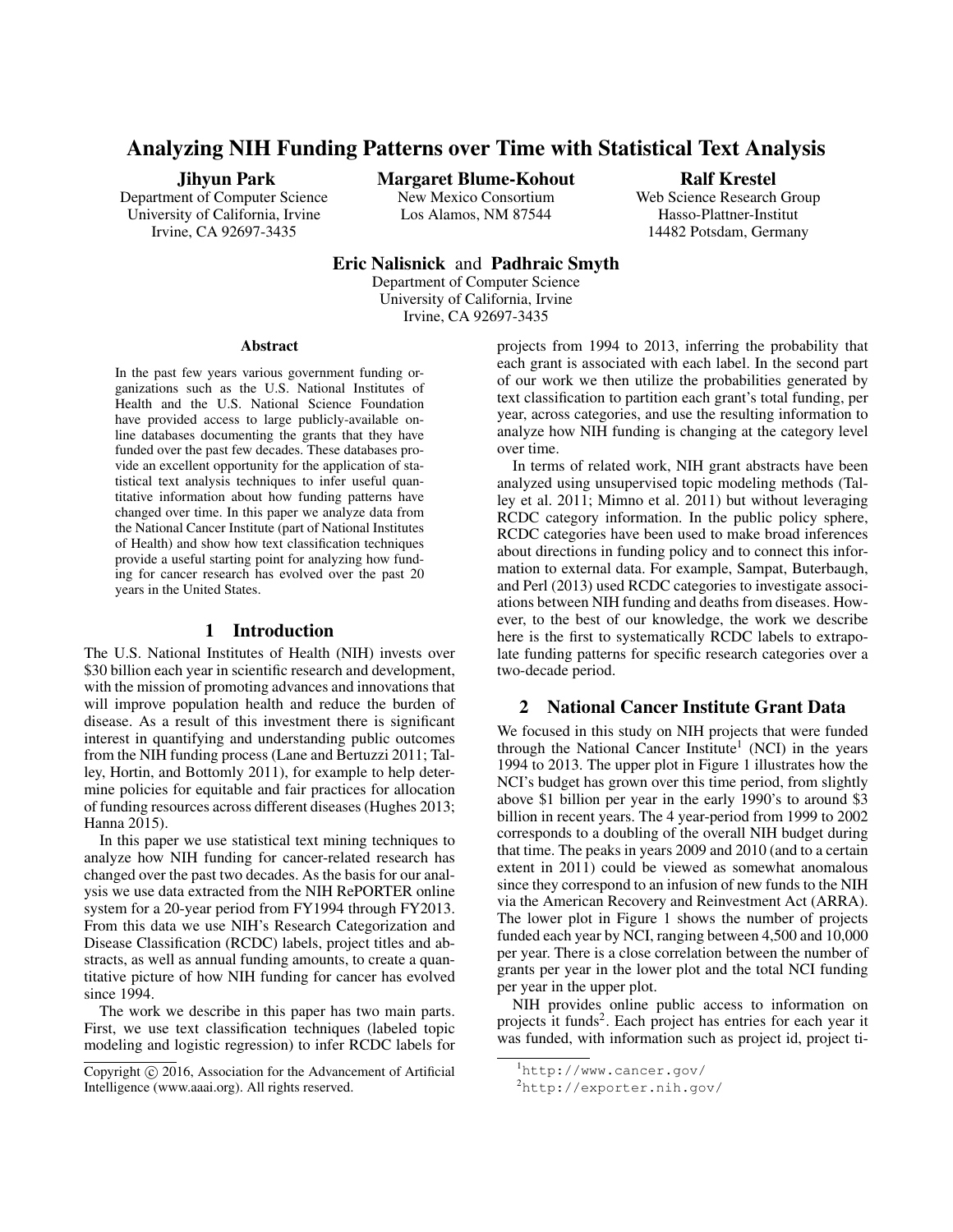

Figure 1: Plots over time of (a) the total amount of funding per year for NCI awards (upper plot), and (b) the number of projects funded per year by NCI.

tle, short summary of the project proposal (abstract), application type, support year, total cost, spending categories<sup>3</sup>. The spending categories are based on the Research, Condition, and Disease Categorization (RCDC), consisting of over 200 categories of disease, condition, or research area—they are described in more detail below.

#### 2.1 RCDC Categories

The RCDC system $4$  consists of a set of categories developed by NIH to characterize funded research projects in a standardized manner. Examples of RCDC categories include disease categories such as *Brain Cancer* and *Liver Disease*, broad research areas such as *Biotechnology* and *Gene Therapy*, as well as general categories associated with research projects such as *Clinical Trials* and *Networking and Information Technology R&D*. RCDC categories are assigned to a project by mapping terms from a project's title/abstract/specific aims, into a vector representation based on an RCDC thesaurus. The thesaurus is derived from wellknown medical and biomedical ontologies such as Medical Subject Headings (MeSH) and the Unified Medical Language System (UMLS) metathesaurus. A system developed by NIH is then used to map term vectors to RCDC cate-



Figure 2: Histogram of the number of RCDC categories per document for the 31,628 labeled documents in the NCI data set.

gories (Baker, Bhandari, and Thotakura 2009). The RCDC categories are not mutually exclusive, and thus, each vector (or project) can be mapped to multiple labels in the manner of a multi-label classification process.

The goal of our work is to attribute funding to specific RCDC categories over time, to derive (for example) an estimate of how much total funding was allocated by NCI to each RCDC category per year. NCI projects between 2008 and 2011 have been assigned RCDC category labels already by NIH, but projects from other years in our data do not have labels. Thus, the first part of our work involves constructing a multi-label classifier that is trained on the 2008-2011 documents (that have RCDC labels), and then using the resulting classifier to infer category labels for the projects that were funded prior to 2008 or after 2011.

## 3 Predicting RCDC Categories

### 3.1 Document Preprocessing

We downloaded from the NIH ExPORTER system<sup>5</sup> all records for projects funded by the NCI over a 20-year period from 1994 to 2013. After removing project records with missing abstracts, etc., this resulted in a data set of 149,901 projects. We represented each project record using a standard bag of words representation as follows. The titles and abstracts were tokenized and a set of 300 common stopwords removed. In addition to unigrams we also used n-grams in our vocabulary, corresponding to noun phrases extracted using the UIUC Chunker (Punyakanok and Roth 2001), with examples such as "radiation biology", "research project", and "flow cytometric analysis." Terms that appeared in less than 15 documents were discarded, resulting in a vocabulary of 29,713 terms in total and about 50 terms on average per document.

Documents in the 4 years from 2008 to 2011 had RCDC categories associated with them and the other 16 years did not. The number of documents with labels (in the 4-year window) was 31,628 and the number without was 118,273. Figure 2 shows a histogram of the number of RCDC categories attached to each document in the labeled set. The

<sup>3</sup>More details can be found at http://exporter.nih. gov/about.aspx

<sup>4</sup>http://report.nih.gov/rcdc/

<sup>5</sup>http://exporter.nih.gov/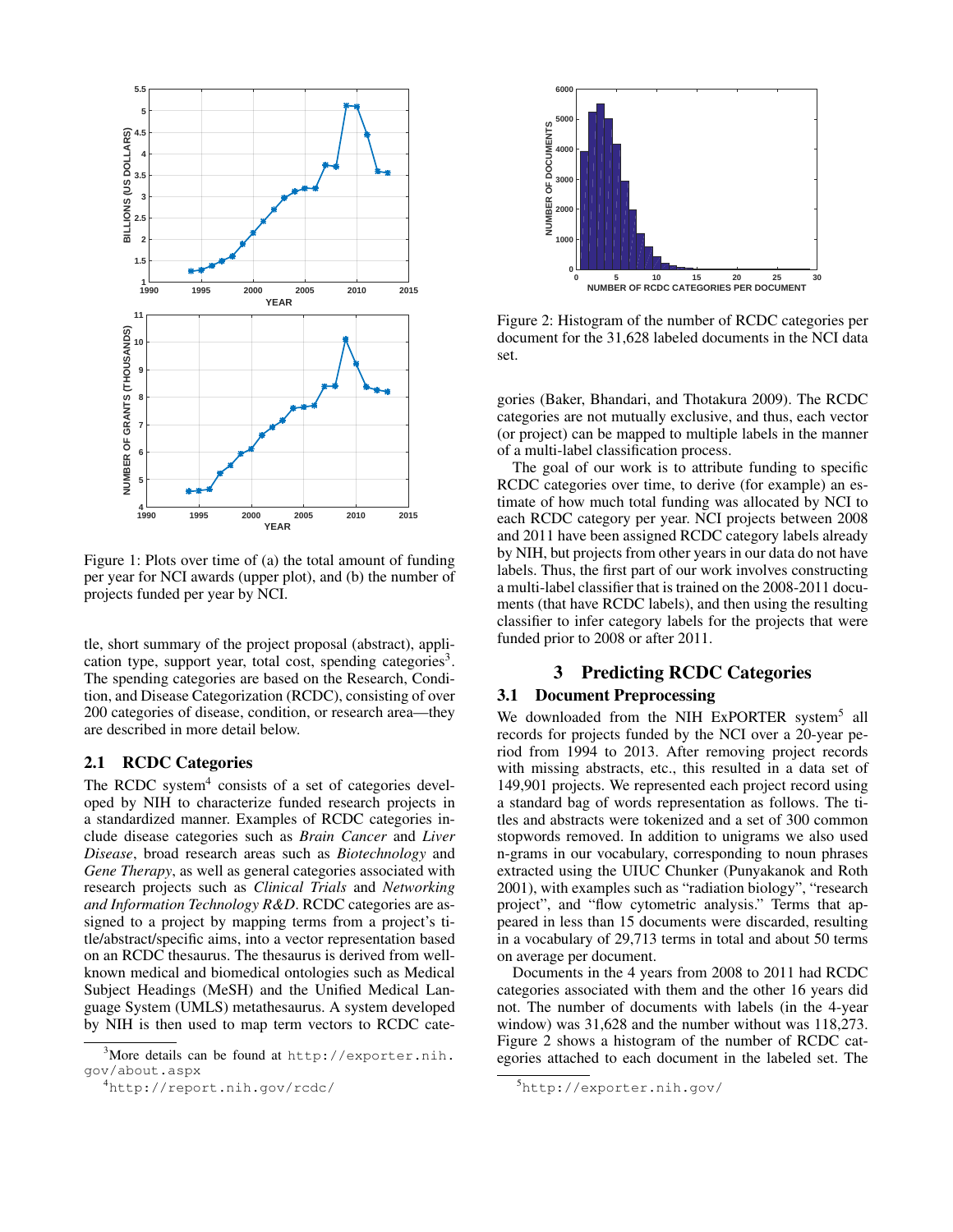RCDC categories present in the NCI project awards are primarily of relevance to cancer, and thus, there is a significant fraction of the categories that occur relatively infrequently in the NCI documents. Removing codes that occurred in less that 50 documents, and merging a smaller set of redundant codes, resulted in a set of 88 RCDC codes that we used in our experiments.

## 3.2 Learning a Labeled Topic Model for RCDC **Categories**

In order to analyze funding patterns across the full 20-year period we developed a document classification approach by training on the 31,628 documents with RCDC labels and then estimating RCDC category probabilities for all 149,901 documents. Our classification method consisted of two components.

The first component uses a variant of LDA (latent Dirichlet allocation, or topic modeling), called labeled-LDA (L-LDA), to learn a labeled topic model from the 31,628 labeled documents. L-LDA is an extension of the more widelyknown unsupervised LDA approach, and has been found to be broadly useful for multi-label classification problems (e.g., see (Ramage et al. 2009; Rubin et al. 2012; Gaut et al. 2016)). L-LDA operates by using topics in oneto-one correspondence with labels (where by 'labels' we are referring here to RCDC categories). In the collapsed Gibbs sampling version of topic modeling, which is what we use in the work reported here, the sampling algorithm learns the topics by iteratively sampling assignments of individual word tokens to topics. In the unsupervised version of LDA any topic can be assigned to any word-token. In labeled-LDA the word tokens within a document can only be assigned to labels (topics) associated with that document. This provides the sampling algorithm with a significant amount of additional "semi-supervised" information compared to the fully unsupervised case, and the sampling algorithm tends to converge quickly.

We have found it useful in our work to include in the model a certain number  $(B)$  of additional "background topics", that the sampling algorithm can use for any word token — one way to think about the background topics is that they can be associated with any documents in the corpus. These topics are useful because they can account for words in documents that are not necessarily associated with any of the known labels, e.g., for the NIH documents these topics tend to learn sets of words associated with general research topics that would be considered too general and broad to be defined as RCDC categories. In our experiments in this paper we used  $B = 10$  background topics with  $L = 88$  labeled topics when fitting our models. For the results in this paper we ran 70 collapsed Gibbs sampling iterations for training the model, and 20 iterations for making predictions with documents without labels. Our results appeared to be relatively insensitive to these specific choices of parameters and algorithm settings.

The L-LDA model requires the specification of hyperparameters for (a) the Dirichlet prior parameters for the wordtopic distributions (the  $\beta' s$ , one  $\beta_w$  value per term w in the vocabulary), and (b) the Dirichlet prior parameters for the

| Topic                | Most Probable Terms                                                               |
|----------------------|-----------------------------------------------------------------------------------|
| <b>Brain Cancer</b>  | glioma, gbm, brain_tumor, malig-<br>nant_glioma, glioblastoma, brain              |
| <b>Breast Cancer</b> | breast_cancer, women, breast_cancer_cell,<br>breast, breast_cancer_patient, brca1 |
| Kidney Disease       | rcc, kidney_cancer, renal_cell_carcinoma,<br>vhl, renal_cancer                    |
| <b>Hepatitis</b>     | hev, hbv, liver_cancer, hepatitis_virus,<br>hby infection, hby replication        |
| Lung Cancer          | lung_cancer, nsclc, lung, leading_cause,<br>cancer_death, egfr                    |
| Mind and Body        | life, quality, intervention, distress, women,<br>exercise                         |
| Obesity              | obesity, physical_activity, diet, association,<br>change, bmi                     |
| Pediatric            | children, childhood_cancer, parent, age,<br>neuroblastoma, adolescent             |
| Background1          | program, trainee, university, training, can-<br>didate, field                     |
| Background7          | model, mice, work, experiment, human,<br>mouse_model                              |
| Background9          | meeting, field, conference, researcher, area,<br>collaboration                    |

Table 1: The most probable terms inferred for the topics associated with RCDC codes as well as for background topics, obtained from training an L-LDA model on 31K documents labeled with RCDC categories. The 6 most probable n-grams are shown, i.e., that have the largest values  $p(w|c)$  where w is a term in the vocabulary and c is a category.

document-topic distributions (the  $\alpha_c$ 's, one per topic). We followed the usual convention of setting all the  $\beta$ 's equal to each other (for a symmetric prior) with each  $\beta_w = 0.01$ . For the  $\alpha_c$  values, we set the priors on a document-by-document basis as follows. In a particular document  $d$  in the training data,  $\alpha_c^d$  is either proportional to the frequency with which the label  $c$  occurs across documents in the training data (if label *c* is attached to the document) or  $\alpha_c^d = 0$  if the document does not have this label. The sum of the non-zero  $\alpha_c$ 's is set to 5 for each document. The background topics are set to be equally likely across all training documents with  $\sum_{b}^{B} \alpha_b = 1$ . These same settings were used for both training with labeled documents and prediction with unlabeled documents. For prediction, when we have no labels for a document d, we use the "proportional"  $\alpha_c$ 's as described above, with none set to 0, and  $\sum_{c=1}^{88} \alpha_c = 5$ .

We found that the performance of the model was not particularly sensitive to the  $\beta$  values, but could be somewhat sensitive to how the  $\alpha$ 's were set, consistent with prior findings on the effect of priors in LDA (Wallach, Mimno, and McCallum 2009). We found some evidence for example that larger  $\alpha$  values could give better test performance—but these models had poorer calibration, so we did not use the larger  $\alpha$ 's in the results shown here. How to set the priors in labeled-LDA in a systematic way, to optimize a metric such as precision, is beyond the scope of this paper, but is an interesting avenue for future work.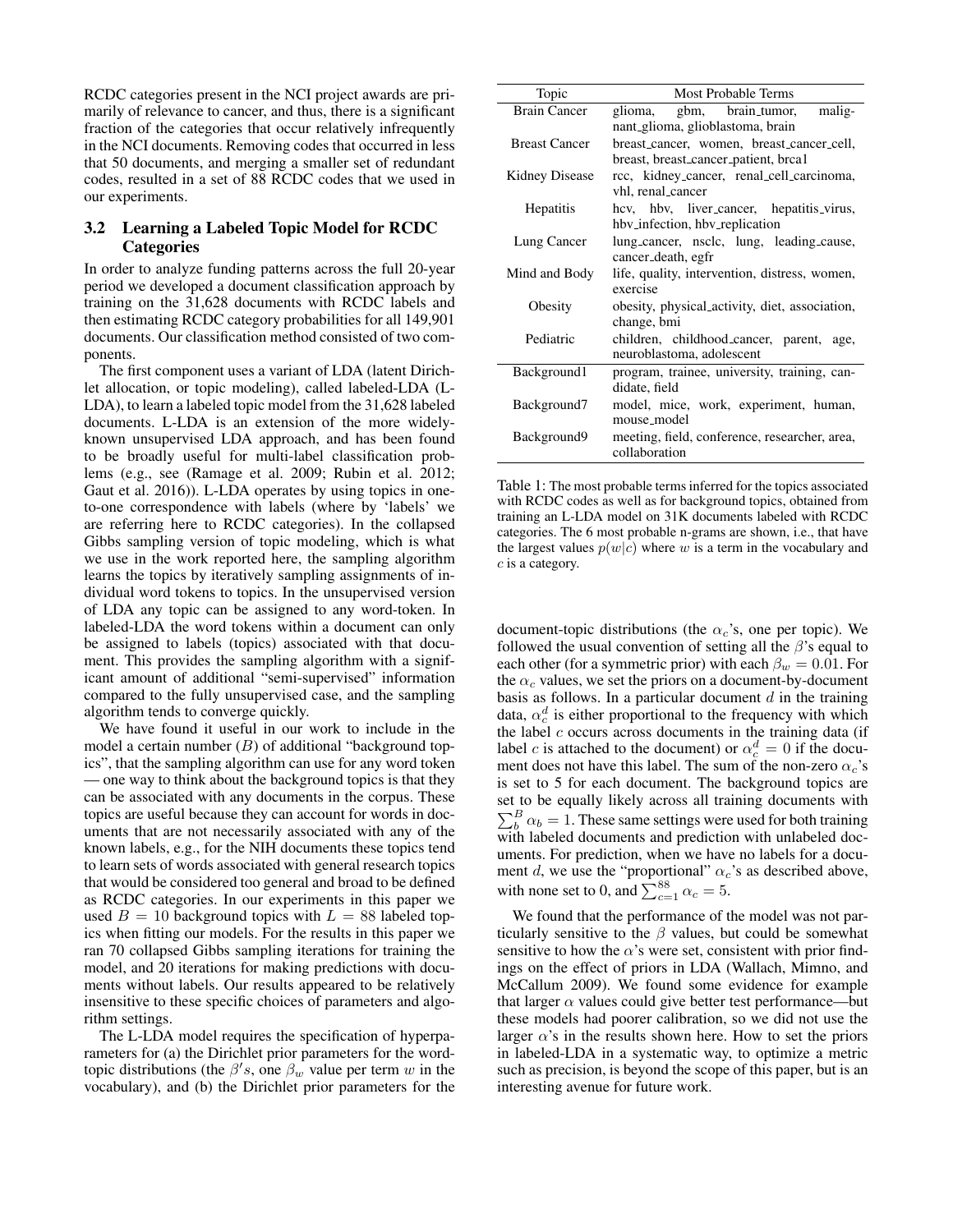#### 3.3 Evaluation of the Topic Model

Table 1 shows the highest-probability words for several of the topics learned by the model, both for topics that are in one-to-one correspondence with RCDC categories, as well as for background topics. We can see for various disease topics (corresponding to known RCDC categories), such as *Brain Cancer*, *Breast Cancer*, and so on, that the words and n-grams that have high probability for that topic appear to be appropriate. In addition we show the high probability words for 3 of the 10 background topics, corresponding to general themes such as training/education, mouse models, and meetings/conferences. These are common themes in NIH research but are not explicitly identified as categories in the RCDC system. The labeled LDA model is able to account for words associated with these topics rather than being forced to assign them to the RCDC categories.

In addition to visual inspection we also conducted internal train-test evaluations by partitioning the 31,628 labeled documents into a randomly selected training set and test set with about 90% of the data in the training set and the other 10% in the test set. To make predictions on the test set we fit the L-LDA model to the training data and then ran collapsed Gibbs sampling on each test document, where the topic-word probabilities were treated as known and fixed, but the documenttopic probabilities and the assignments of word tokens to topics were treated as unknown. After the sampler converges on each document  $d$  we take the sampling probabilities computed during the final iteration for each word token  $w_i$  in that document,  $p(c|w_i, d), c = 1, \ldots, 88$ , and compute the sum of these probabilities over all word tokens  $w_i$  (in document d) to get a score for each category in each document, i.e.,  $s(c|d) = \sum_i p(c|w_i, d)$ . In effect this is the expected number of word tokens in document d that the model estimates will be associated with category c. We can normalize these numbers across the categories to obtain a conditional probability  $p(c|d) = s(c|d)/\sum_k s(c=k|d)$ , which can be interpreted as the probability (according to the model, given the word tokens observed in the document) that a randomly selected word token in this document will be assigned to topic c. These probabilities,  $p(c|d)$  can then be used to rank documents for a given topic  $c$  (allowing computation of AUC (area-under-the-curve) scores, per topic, relative to the known labels for the test documents), and can be thresholded to provide document-specific predictions.

Treating each label as a binary label we computed AUC and R-precision metrics on the test data using the L-LDA model's  $p(c|d)$  scores. We found that the model was able to achieve an average AUC (area-under-the-curve) score of 0.80 and an average R-precision number of 0.56, using weighted averaging across all 88 labels with weights proportional to the number of documents in the test data that contained each label. In diagnosing the predictions of the model we noticed that the predictions from L-LDA (the  $p(c|d)$  scores) were not well-calibrated in the sense that they tended to spread probability mass among many labels for a given document, rather than concentrating the mass on a small subset of labels. To address the calibration issue, we added a logistic classifier component to our setup. We fit a

binary logistic regression classifier<sup>6</sup> for each category  $c$  on the training data, using the  $p(c|d)$  scores from L-LDA as input features (so, 88 inputs plus an intercept) — this serves to calibrate the relatively poorly-calibrated L-LDA scores. On the test data documents we then used the 88 logistic models, with the L-LDA inferred scores  $p(c|d)$  as inputs, to produce a probability  $p_l(c|d)$  for each document for each category from the logistic models. We found that these predictions were much better calibrated than the original L-LDA scores. Furthermore, when we computed the weighted average of AUC and R-precision scores (as before for the L-LDA scores) we found significant improvements in performance: the average AUC was 0.89 and the average R-precision was 0.64.

In making predictions for the full NCI data set, we repeated the same procedure as above, consisting of 3 steps:

- L-LDA and logistic regression were fit using all of the 31,628 labeled documents (in the manner describe above for the training data);
- L-LDA was then used to infer  $p(c|d)$  scores (via Gibbs sampling) for all 149,901 documents in the NCI corpus (across both labeled and unlabeled documents);
- Finally the trained logistic regression model was used to generate probabilities  $p_l(c|d)$  for each of these documents and for each RCDC category  $c = 1, \ldots, 88$ .

In this manner we were able to extrapolate estimates of RCDC categories from the labeled subset to the full data set.

## 4 Analyzing Funding Patterns over Time 4.1 Funding per RCDC Category per Year

We use the probabilities  $p_l(c|d)$  produced by logistic regression, for each document  $d$  and each category  $c$  as described above, to infer how much funding to attribute to each category c. Let  $x_d$  be the amount of funding awarded to document  $d$  and let  $y_d$  be the year in which the funding was awarded. For a given document  $d$  we would like to be able to distribute the funding amount  $x_d$  across the different categories. We adopt a simple approach and fractionally assign the funds in direct proportion to the logistic class probabilities  $p_l(c|d)$ . Specifically, we define a set of weights

$$
w_{cd} = \frac{p_l(c|d)}{\sum_k p_k(c=k|d)}, \quad c = 1, \dots, 88
$$

for each document  $d$ , where the weights sum to 1 by definition for each document across the categories. The amount of funding attributed in document  $d$  to category  $c$  is then defined as  $w_{cd}x_d$ .

In this manner we can compute the total estimated amount of funding for category  $c$  in a given year  $y$  by summing up all the attributed funding for category  $c$  across documents, i.e.,

$$
F_c^y = \sum_{d:y_d=y} w_{cd} x_d,
$$

<sup>&</sup>lt;sup>6</sup>The SciKit Learn Python library was used to obtain all logistic regression results. All settings were left at their defaults. Crossvalidation runs showed that performance appeared to be insensitive to optimization and regularization parameter choices.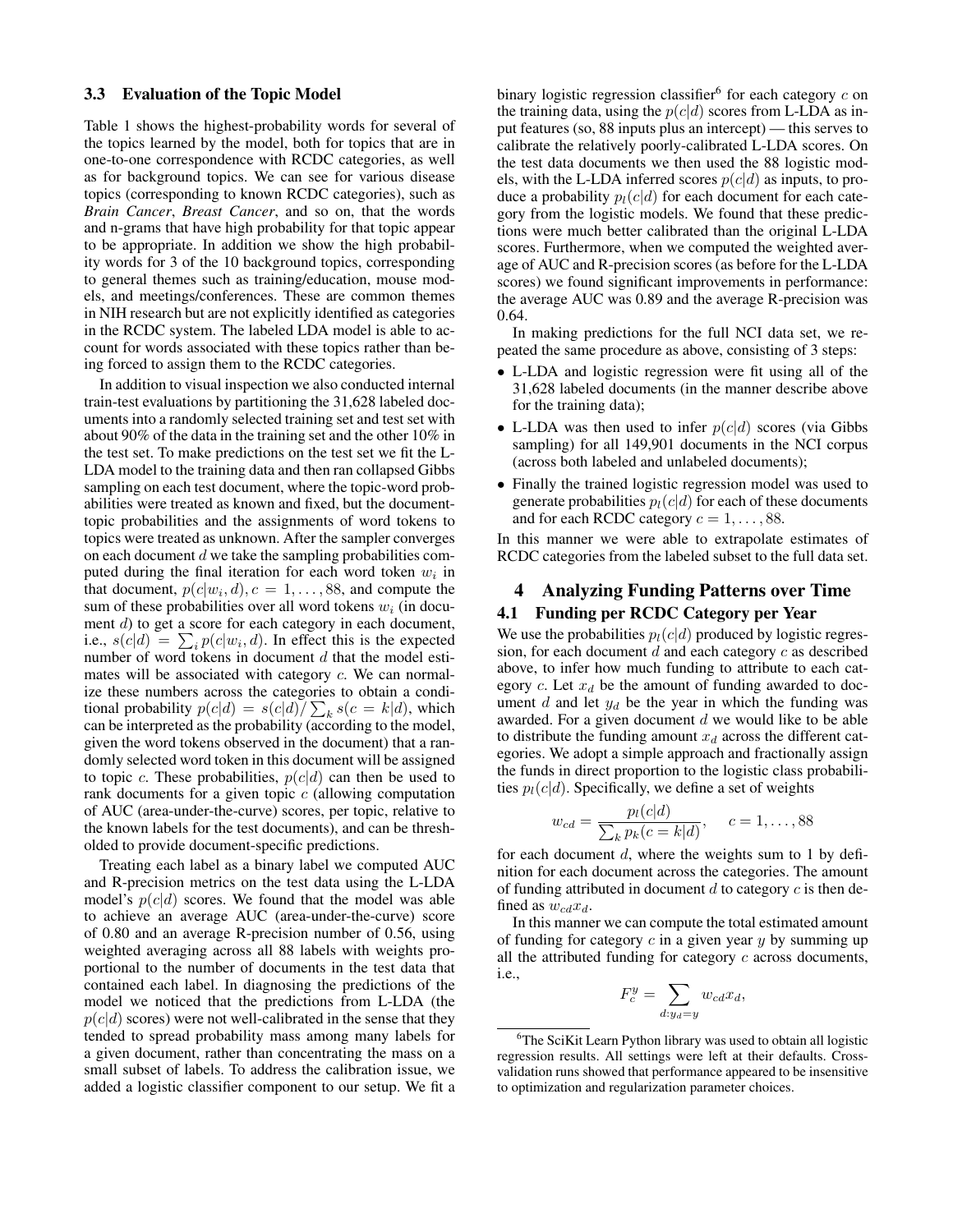

Figure 3: Estimated percentage of funding allocated to 4 general RCDC categories .

with  $c = 1, ..., 88, y \in \{1994, ..., 2013\}$ . From these numbers we can for example compute the relative percentage of funding awarded in year  $y$  to the different RCDC categories (as we will do in the next section).

In addition, if we wish to know what fraction of projects (independent of funding) is devoted to category  $c$  in year  $y$ , we can estimate this via  $P(c|y) = \frac{1}{N_y} \sum_{d:y_d=y} w_{cd}$  where  $N_y$  is the number of projects that were funded in year y.

#### 4.2 Funding Patterns over Time

Using the methodology described in the last section, we show in Figure 3 the estimated funding percentage as a function of time for 4 different RCDC categories, all of which are somewhat broader and more general than cancer research. All 4 categories exhibit systematic increases in their portion of funding over time, which is not surprising given that these are categories that have received increasing attention in recent decades for a variety of reasons. The *Human-Genome* and *Nanotechnology* exhibit systematic increases from the mid 2000s onwards. The *Networking-and-Information-Technology* category also begins to increase its funding share from 2007 onwards although it decreases after 2009—the two peak years of 2009 and 2010 correspond to the years of ARRA funding in NIH. The *Obesity* category accounts for a smaller percentage of NCI funding than the other categories, but exhibits a visible systematic shift in level of funding from 2005 onwards.

Figure 4 focuses on RCDC categories associated with specific diseases. *Brain Cancer* and *Lung Cancer* show consistent and sustained increases in their share of funding over most of the 20-year period. The *Infectious Disease* category shows a steady decline until 2006, with a subsequent increase in funding in 2007, but declining again from 2008 onwards. The *Liver Cancer* category has a much smaller share of funding than the others, and appears to have undergone a systematic increase in funding between 2006 and 2008.

Figure 5 shows plots for three of the RCDC categories that each had a relatively stable share of funding



Figure 4: Estimated percentage of funding allocated to 4 specific RCDC disease categories.



Figure 5: Estimated percentage of funding allocated to 3 RCDC categories with changes in percentages during the late 2000's.

but then experienced significant shifts around 2006-2008. *Breast Cancer* starts a steady decline in 2007 that continues through 2013. *Translational Research* and *Epidemiologyand-Longitudinal-Studies* both appear to have seen rapid increases in their share of funding around 2009 and 2010, again coinciding with the two years of NIH ARRA funding.

The changes that we see in these plots may be due to a number of different factors, for example, known interventions such as the ARRA funding program, or other less well-known policy changes and shifts within NIH. The timeseries plots in these figures cannot on their own provide precise understanding of the factors that are governing NIH funding over time. Nonetheless, the patterns are suggestive of systematic changes in NIH funding and can provide decision-makers and policy-makers (both inside and outside NIH) with a broad quantitative look at how funding allocations have been changing over time.